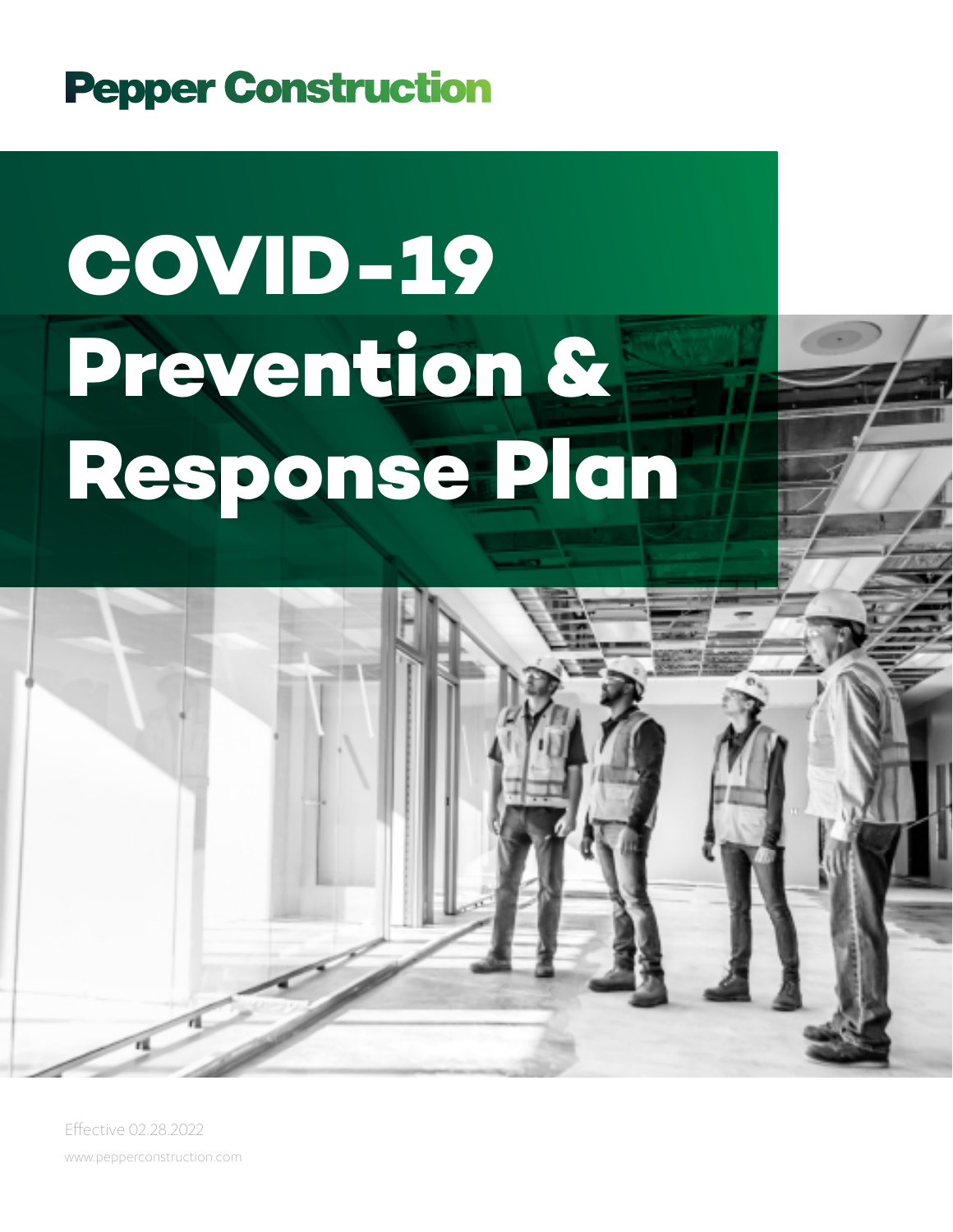### **INTRODUCTION**

As the COVID-19 pandemic continues to evolve, Pepper Construction has developed the following Prevention & Response Plan to communicate with our team members, clients, trade partners and vendors. Pepper has established a COVID-19 Response Team to monitor and address the most recent developments to this situation.

Your safety is always our top priority. The COVID-19 outbreak has changed our dayto-day operations on both our jobsites and in our offices. Detailed protocols are now in place to protect and minimize the impact on Pepper, our employees, clients, subcontractors, the general public and on-site visitors.

Everyone working for and with our company is required to follow CDC and Public Health Department guidelines for day to day operations and travel. Guidelines are in place to communicate and protect against the spread of the disease should anyone on site receive a positive diagnosis.

Because the situation changes frequently, our plan will evolve as well. The COVID-19 Response Team is continuously monitoring this situation and updates from the CDC and Local Health Departments and will update this living document as warranted. The plan was most recently updated on February 28, 2022 and changes from the previous plan dated January 06, 2022 are highlighted in yellow. Pepper will continue to notify appropriate parties of any changes to the protocol as they are made.

Should you have any questions, concerns or ideas to make this plan better, please contact Shannan Ghera, Vice President of Communications, at 847-347-0129 or [sghera@pepperconstruction.com.](mailto:%20sghera%40pepperconstruction.com?subject=Pepper%20Construction%27s%20COVID-19%20Prevention%20and%20Response%20Plan)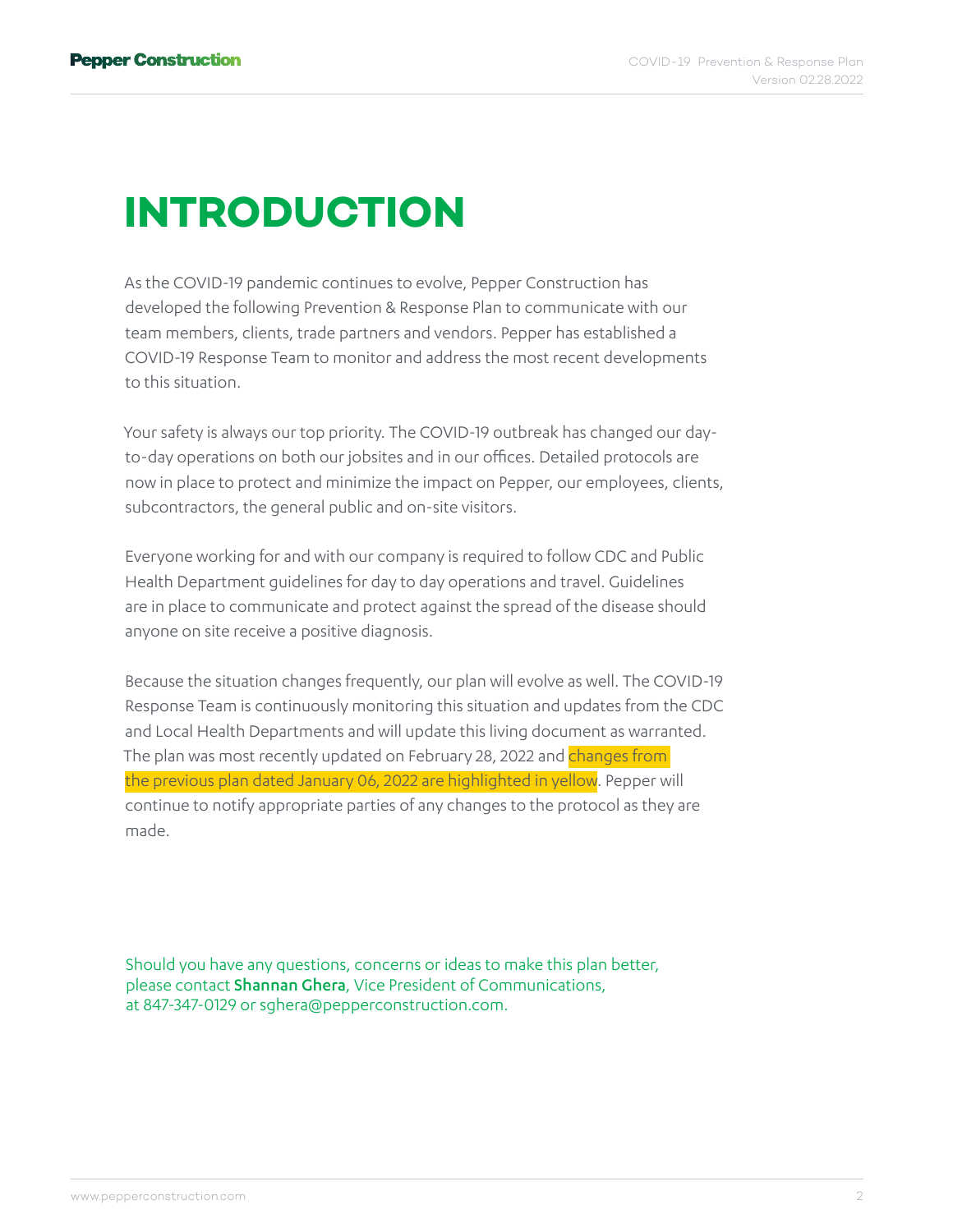### **Table of Contents**

#### **[04](#page-3-0)**

[COVID-19 Plan for Jobsites and Field Offices](#page-3-0)

#### **[09](#page-8-0)**

[Daily Infection Control Checklist](#page-8-0)

#### **[11](#page-10-0)**

[Physical Distancing Guidelines](#page-10-0)

#### **[13](#page-12-0)**

[Cleaning and Disinfecting Guidelines](#page-12-0)

#### **[19](#page-18-0)**

[Worksite Entry Temperature Guidelines](#page-18-0)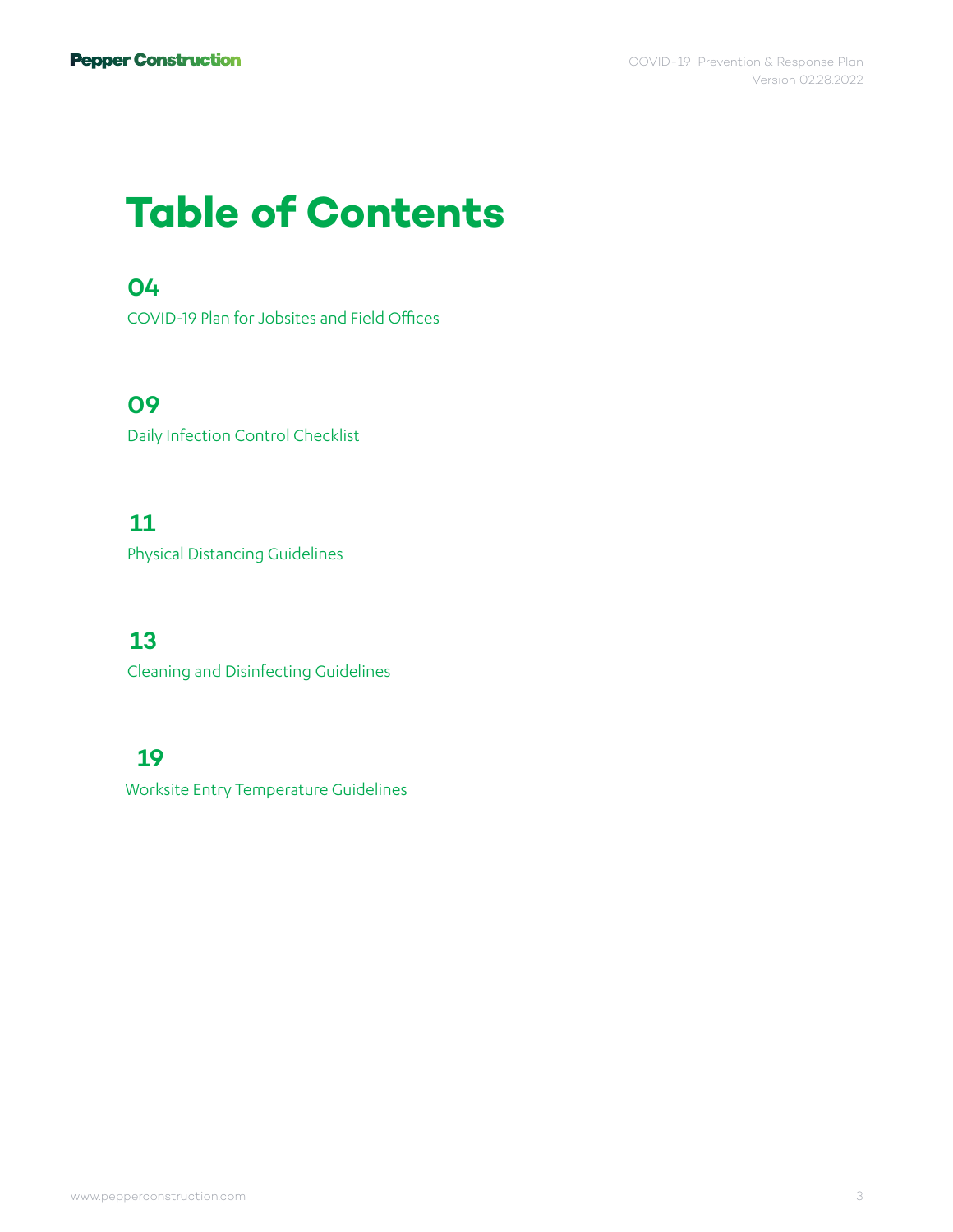## <span id="page-3-0"></span>**Plan for Jobsites and Field Offices**

To minimize the risk of COVID-19, Pepper has enacted the following project guidelines based on CDC and State Health Department guidelines:

#### Basic Health and Hygiene

- + Anyone who is sick must stay home.
- + Per State Health Department guidelines, anyone clearly sick will be removed from the jobsite and may not return to a Pepper jobsite until they are fever-free for 24 hours without fever-reducing medication and other symptoms have improved. Employers will be advised shall this occur.
- + Wash your hands often with soap and water for at least 20 seconds. If soap and water are not available, use hand sanitizer with a minimum of 60% alcohol.
- + Cover your mouth with a tissue if you cough or sneeze then immediately dispose of the tissue and wash your hands.
- + Avoid close contact with people who are sick. Close contact is defined as within 6 feet for an aggregate of 15 minutes over the course of 24 hours.
- + [Refer to Daily Infection Control Checklist](#page-8-0)

#### Cleaning and Disinfecting

- + Project teams shall have jobsite trailers wiped down regularly with disinfectant (including surfaces like desks and tables and objects like telephones and keyboards) and wipe down tools, door handles, washroom doors and elevators nightly.
- + Project teams shall ensure all crews, including trade partners crews, disinfect tools and equipment.
- + Project teams will rent and install hand washing stations on projects without running water.
- + [Refer to the Cleaning and Disinfecting Guidelines Checklist](#page-12-0)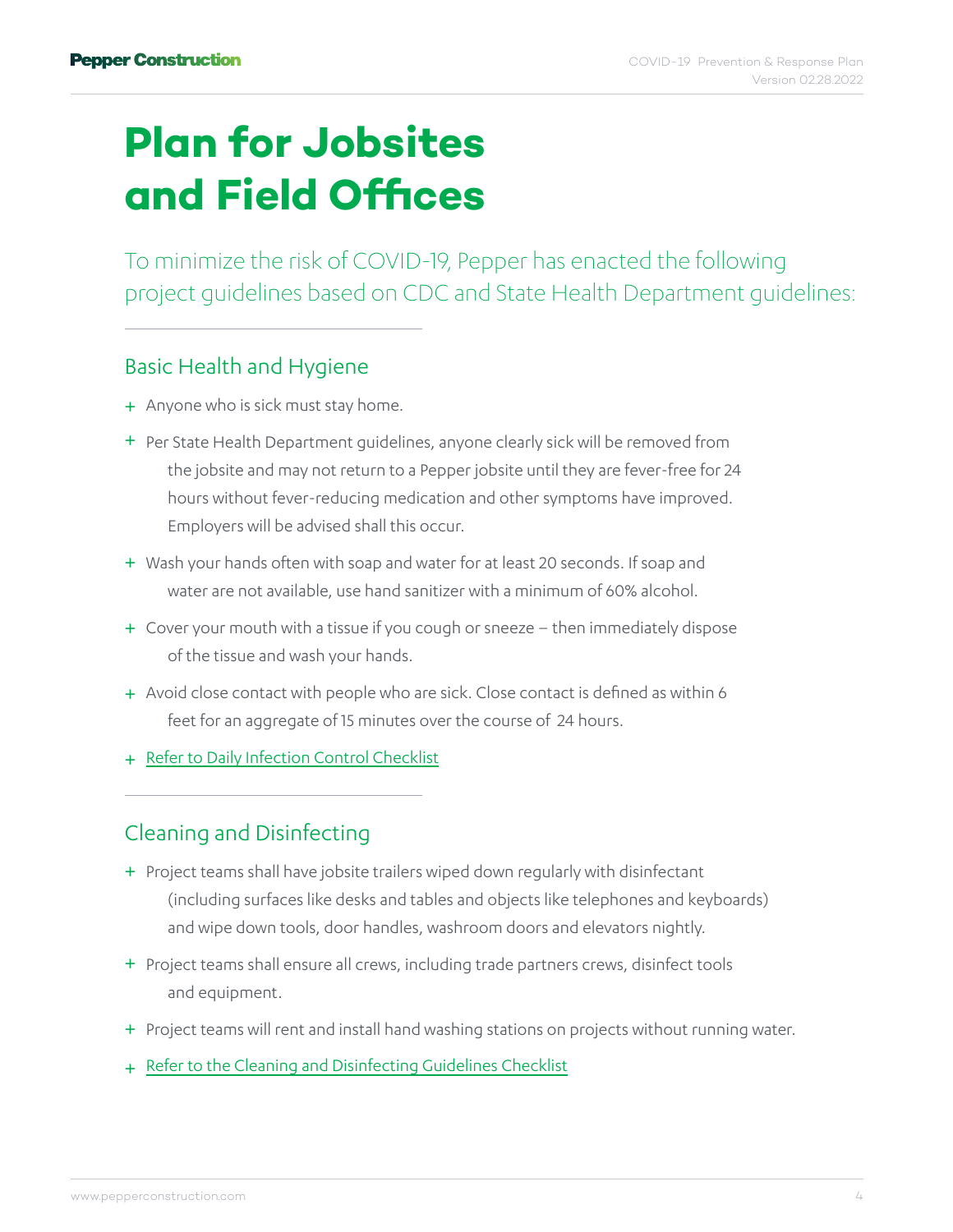#### Physical Distancing

- + All site personnel must maintain a distance of 6 feet apart, per CDC guidelines. Limit elevator and personnel hoist capacity so that occupants and the operator can maintain proper social distancing of at least 6'. Post signage to remind teams to stand 6 feet or more apart at all times.
- + Stagger jobsite start times when possible so elevators/hoists, lunches and break times are less populated.
- Where possible, create a designated break area or areas that allow for social + distancing.
- + It is best practice for jobsite meetings to be performed in a manner that maintains 6' spacing for all attendees. If social distancing cannot be maintained, the meeting must not be held. Options include:
	- + Meeting outside
	- + Moving meetings from the office/trailer to another room in the building that is large enough to maintain social distancing
	- + Conference call
	- + Splitting the meeting into smaller groups
- + [Refer to the Physical Distancing Guidelines](#page-10-0)

#### Face Coverings

+ Unless required by the client, Pepper encourages each person to make their own decision about whether or not to wear a mask. Please respect your team and prioritize their safety as well as yours when deciding whether or not to wear a face covering.

#### Work Site Entry and Temperature Guidelines

- + Upon request, Pepper can monitor temperatures on site. This assessment will take place outside of the site entrance.
- + [Refer to Worksite Entry and Temperature Guidelines](#page-18-0)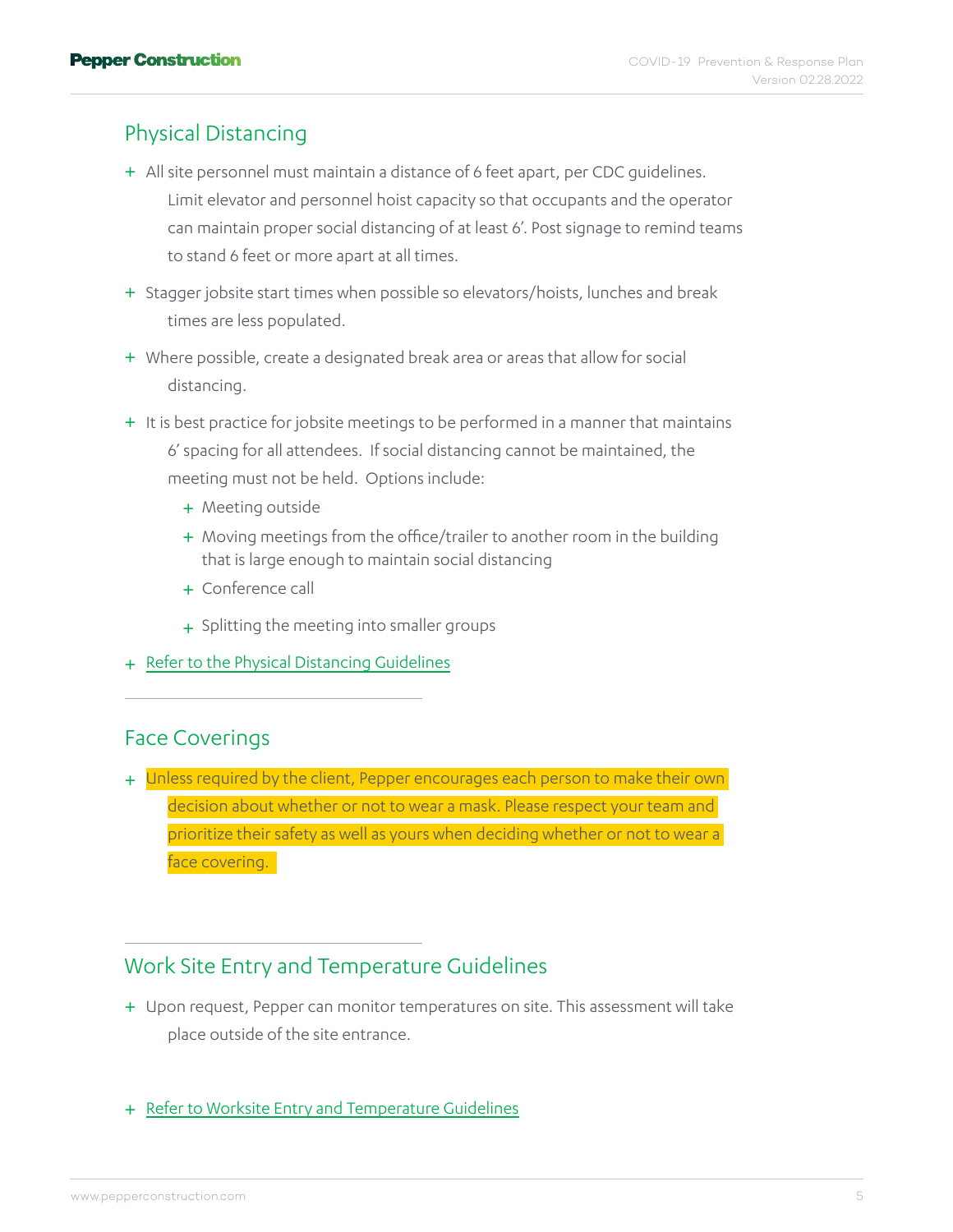#### Site Communications

- + CDC/WHO health and safety posters are to be posted in visible areas on every Pepper jobsite.
- + Signage for physical distancing, temperature monitoring, and 5 simple steps to stay healthy are to be posted in appropriate areas throughout the site.

#### Travel Guidelines

+ Any team member, including Trade Partner employees, who travels outside of the U.S. shall advise their supervisor before traveling. Per CDC guidelines everyone must follow state, territorial, tribal and local recommendations after travel. [https://www.cdc.gov/coronavirus/2019-ncov/travelers/travel-during-covid19.](https://www.cdc.gov/coronavirus/2019-ncov/travelers/travel-during-covid19.html) [html](https://www.cdc.gov/coronavirus/2019-ncov/travelers/travel-during-covid19.html).

#### Illness/ Exposure / Potential Exposure Guidelines

- + Anyone who becomes sick with an acute respiratory illness suspected to be COVID-19 should not come to work. Call your doctor immediately and follow CDC and State Health Department guidelines. Trade Partners shall immediately notify their Pepper Superintendent if anyone on their team becomes sick with a respiratory illness suspected to be COVID-19. The Superintendent will convey the information to Pepper Safety.
- + Trade Partners are to report to their Pepper Superintendent any team member who tests positive for COVID-19, or any team member who has been exposed to an individual who tests positive, within two weeks of working on a Pepper jobsite. The Superintendent will convey the information to Pepper Safety.
- Per CDC guidelines Anyone who tested positive must isolate at home **AND** do not + come to work for 5 days or longer if symptoms persist. Upon ending isolation, team members must wear a mask at all times for an additional 5 days after ending isolation.\*

*\*If you have a fever, continue to stay home until your fever resolves.*

(Cont.)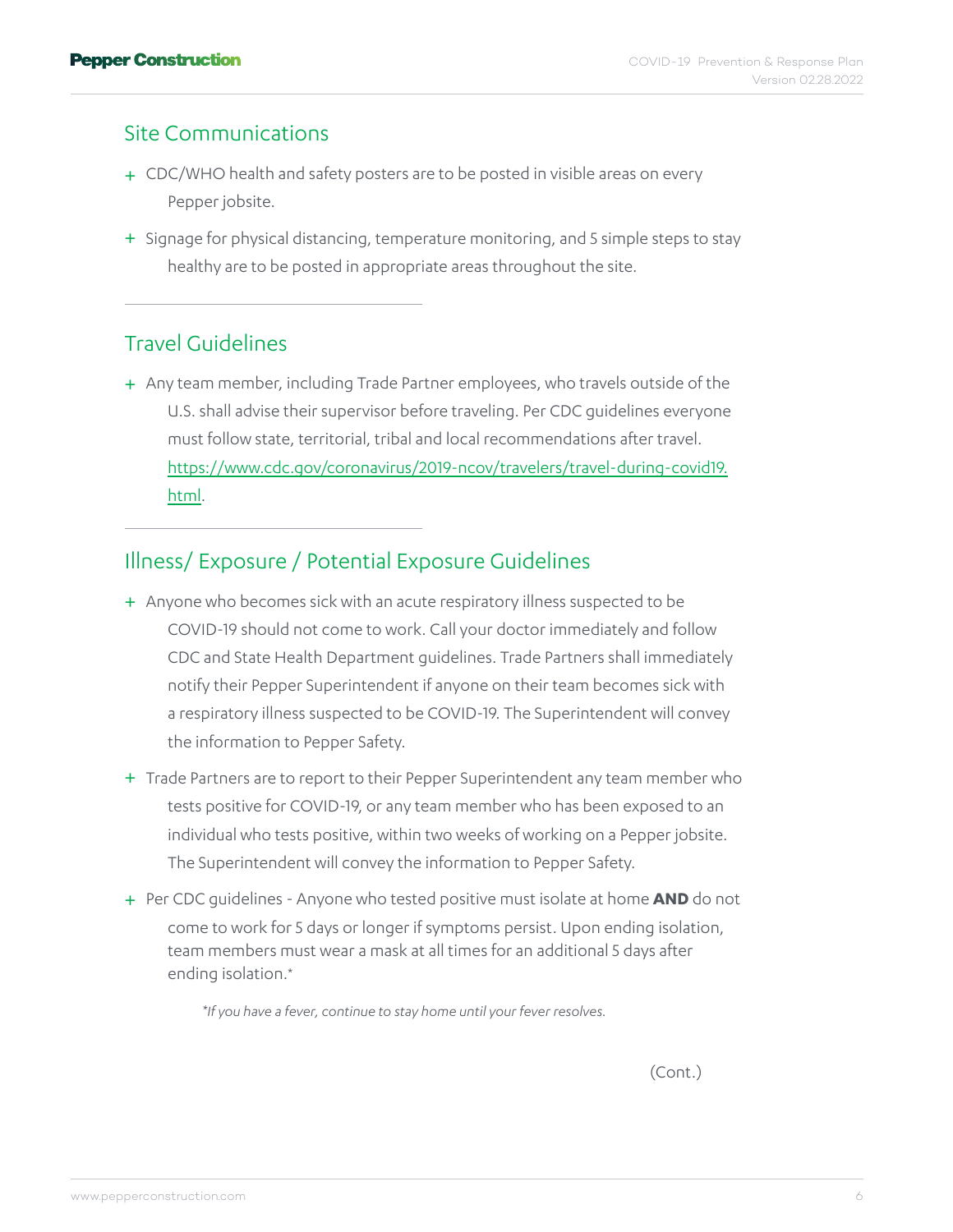#### Illness/ Exposure / Potential Exposure Guidelines (Cont.)

Per CDC guidelines any team member who has been boosted **OR** has completed + the primary series of Pfizer or Moderna vaccine within the last 6 months **OR** has completed the primary series of J&J vaccine within the last 2 months **AND** is determined to have been in close contact\* of someone with suspected or confirmed COVID-19 shall immediately wear a mask in public indoor settings for 10 days\*\*. Test on day 5, if possible.

 *\*The CDC defines close contact as being within 6' of an infected person for a total of 15 minutes or more over a 24-hour period.*

\*\*If at any time you develop symptoms, get a test and stay home.

Per CDC guidelines any team member who is unvaccinated **OR** who is more than + 6 months out of their second mRNA dose **OR** more than 2 months out from their J&J dose **AND** are not yet boosted and who is determined to have been in close contact\* of someone who then since tested positive for COVID-19 shall quarantine for 5 days at home\*\*, followed by strict mask use for an additional 5 days. Test on day 5, if possible.

+ As appropriate, send notification to Client, Building, Subcontractors, Vendors and other Partners. Notification shall include:

- + Project status and the date the sick person was last on site
- + Locations/areas occupied by the sick person
- + Confirmation of notification of others per CDC close contact definition
- + Should the client request proof of vaccination, a vaccination card or a copy of your vaccination record shall be provided as outlined by the client's reporting instructions.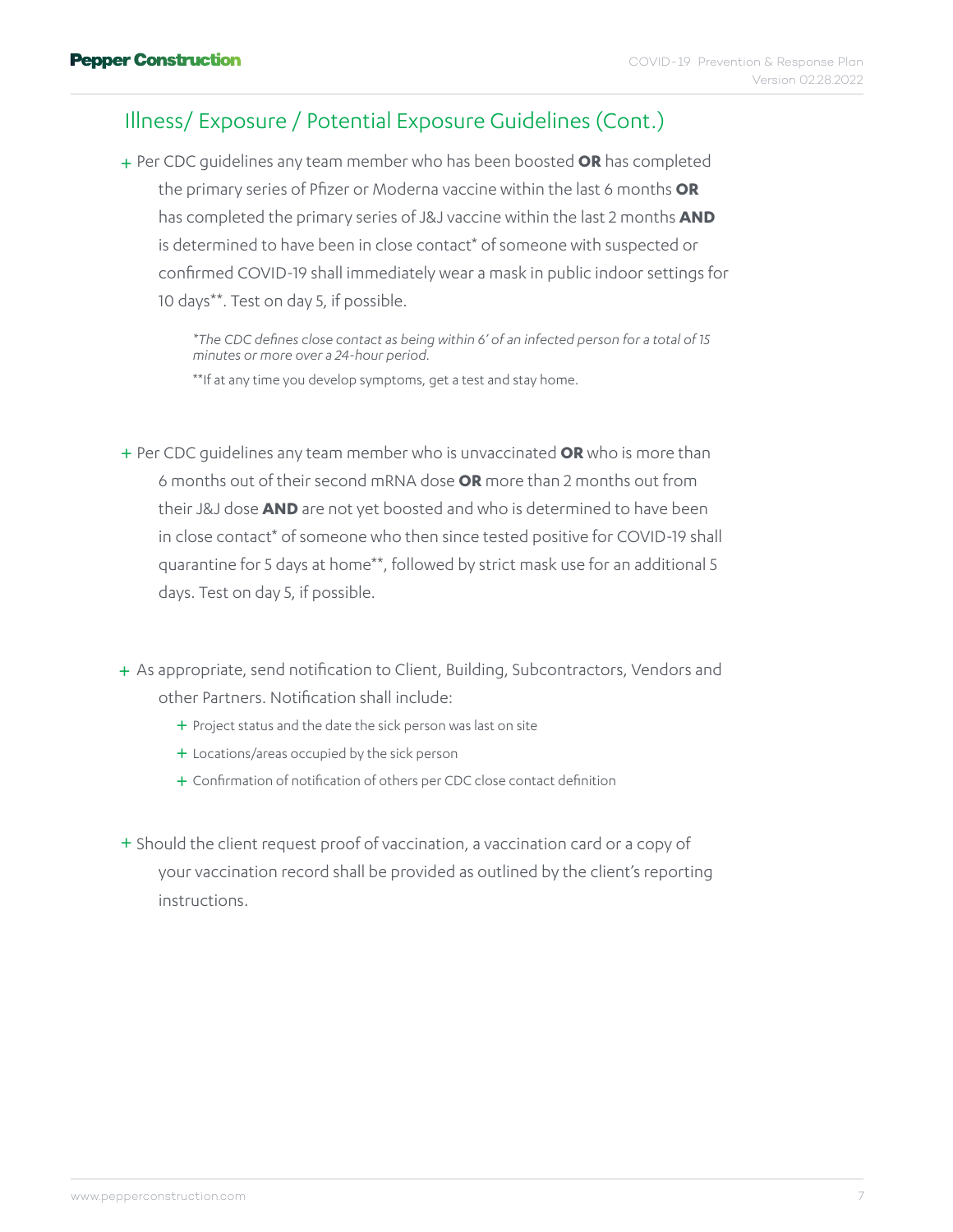#### Cleaning and Disinfecting

- + If more than 7 days since the person who is sick was onsite or in an area of the site, additional cleaning and disinfection is not necessary.
- + Routine cleaning and disinfecting
	- + Project teams should practice routine cleaning and disinfecting of frequently touched surfaces in the project office, trailer and jobsite. Frequently touched surfaces include desks, tables, telephones, keyboards, door handles, light switches, elevator buttons, toilets, faucets, sinks, etc.
	- + Project teams shall ensure all crews, including trade partners crews, disinfect tools and equipment at least daily.
	- + Carpeting shall be vacuumed
- + Cleaning and disinfecting if someone is sick
	- + Close off areas used by the person who is sick
	- + Open doors and windows to increase air circulation in the area
	- Wait 24 hours before cleaning and disinfecting. If 24 hours is not feasible, wait as long as + possible.
	- + Clean and disinfect all areas used by the person who is sick. Vacuum carpet and wipe all frequently touched surfaces such as desks, tables, telephones, keyboards, door handles, light switches, elevator buttons, toilets, faucets, sinks, etc.
	- + Clean and disinfect all tools and equipment used by the person who is sick.
- + Project teams will leverage 365 Equipment & Supply for the availability of tissues, closed trash receptacles and hand sanitizer.
- + Project teams will rent and install hand washing stations on projects without running water.
- + Always read and follow the direction on the label of cleaning and disinfecting products.
- + [CDC Cleaning and Disinfecting Guidelines](https://www.cdc.gov/coronavirus/2019-ncov/community/disinfecting-building-facility.html)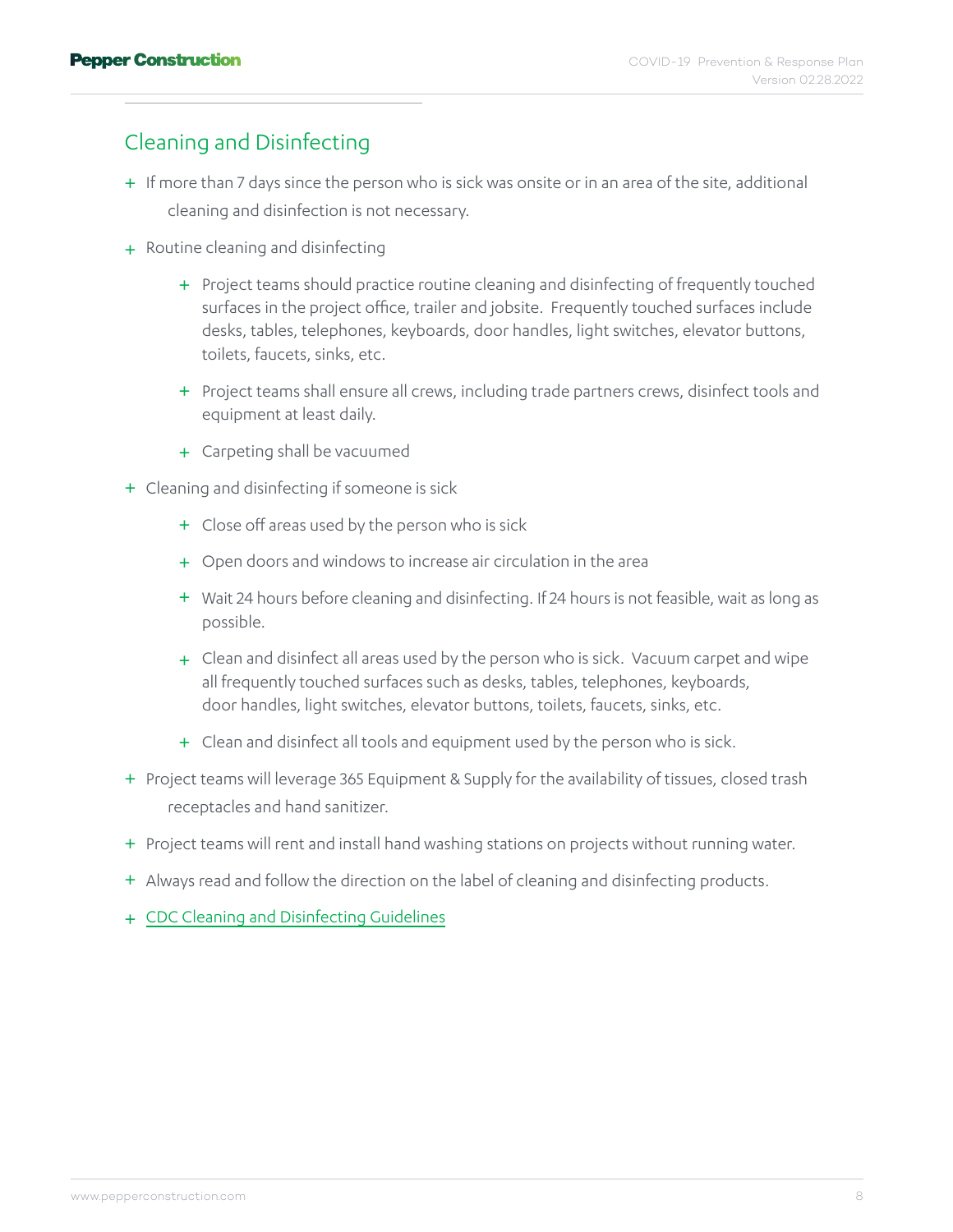### <span id="page-8-0"></span>**Daily Infection Control Checklist**

This form may be used to assess the health of each crew. Ensure all crew members are present to complete this checklist. For Superintendents and Foremen only, signatures by individual crew members are not needed.

#### Project Information

| Project Name:                                                                     | Company Name: |  |
|-----------------------------------------------------------------------------------|---------------|--|
| Crew<br>$\begin{array}{ l } \text{Supervisor} & \text{Name and Sig:} \end{array}$ | Date:         |  |

#### Important Guidance / Reminders

- + Stay at home if you feel sick
- + Wash and/or sanitize hands frequently and avoid touching eyes, nose and mouth
- + Please respect your team and prioritize their safety as well as yours when deciding whether or not to wear a face covering
- + Do not share PPE or tools and keep work carts, break table and areas clean
- + Advise crew members to stay or go home if they feel sick
- + Avoid gatherings of people and refrain from shaking hands
- + Regularly clean tools, work areas and equipment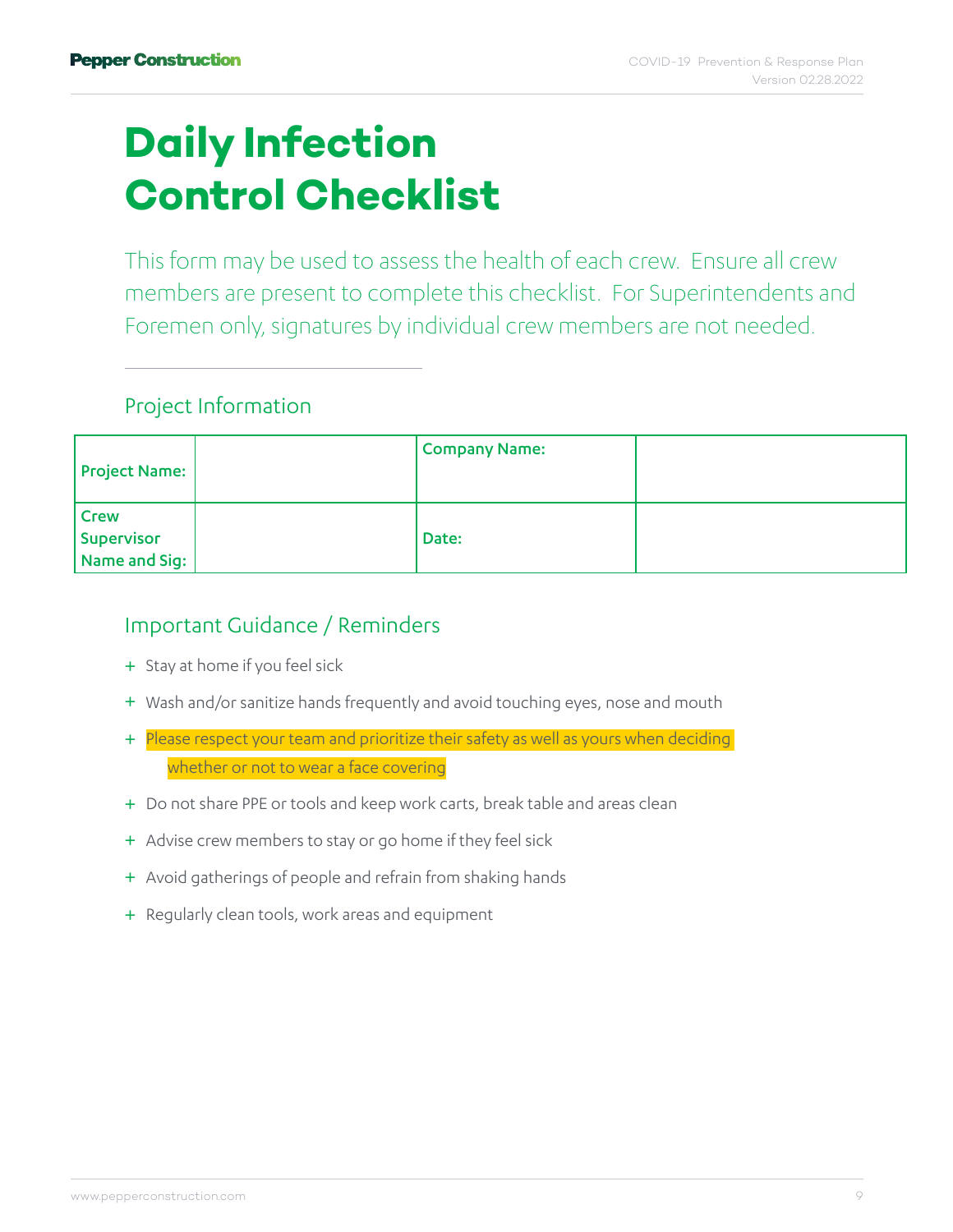| Employee Name | Do you feel<br>well? | Do you have a<br>temperature? | Regardless of vaccination<br>status - Have you been in<br>contact with anyone having<br>Covid-19? | Was the listed<br>employee present for<br>this checklist? | Work Area?<br>Ex: Level 2, East<br>Half |
|---------------|----------------------|-------------------------------|---------------------------------------------------------------------------------------------------|-----------------------------------------------------------|-----------------------------------------|
|               |                      |                               |                                                                                                   |                                                           |                                         |
|               |                      |                               |                                                                                                   |                                                           |                                         |
|               |                      |                               |                                                                                                   |                                                           |                                         |
|               |                      |                               |                                                                                                   |                                                           |                                         |
|               |                      |                               |                                                                                                   |                                                           |                                         |
|               |                      |                               |                                                                                                   |                                                           |                                         |
|               |                      |                               |                                                                                                   |                                                           |                                         |
|               |                      |                               |                                                                                                   |                                                           |                                         |
|               |                      |                               |                                                                                                   |                                                           |                                         |
|               |                      |                               |                                                                                                   |                                                           |                                         |
|               |                      |                               |                                                                                                   |                                                           |                                         |
|               |                      |                               |                                                                                                   |                                                           |                                         |
|               |                      |                               |                                                                                                   |                                                           |                                         |
|               |                      |                               |                                                                                                   |                                                           |                                         |
|               |                      |                               |                                                                                                   |                                                           |                                         |
|               |                      |                               |                                                                                                   |                                                           |                                         |
|               |                      |                               |                                                                                                   |                                                           |                                         |
|               |                      |                               |                                                                                                   |                                                           |                                         |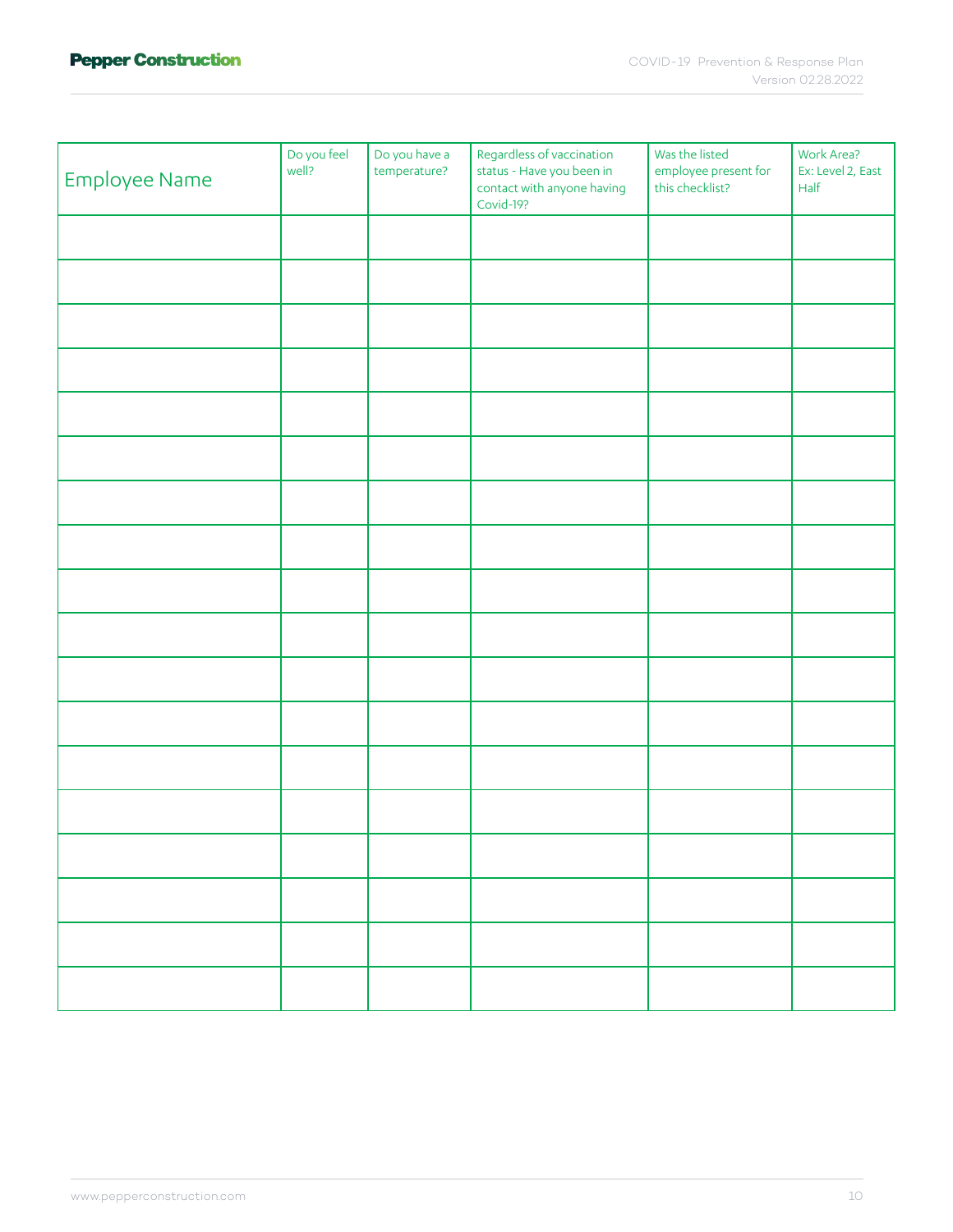### <span id="page-10-0"></span>**Physical Distancing Guidelines**

The purpose of this guideline is to reduce/eliminate close contact with other workers on our jobsites. For the purpose of this guideline, close contact is defined per CDC guidelines as work **within 6 feet** of other workers spanning more than 15 minutes within a 24-hour period, regardless of individual vaccination status. If tasks prevent physical distancing, consider getting creative to find alternative workflows, explore assistive equipment or rething processes.

#### Collaboration, Documentation and Training

#### Task planning and coordination +

+ Meetings shall be held regularly (e.g. daily) to coordinate work between all contractors on site and within individual work crews in a way that will promote the reduction of close contact between workers.

+ Breaks

+ Crews members must not be in close contact during breaks. If necessary, break times shall be staggered, additional break areas shall be created, or breaks shall be taken outside.

+ If allowed, breaks can be taken in work areas to allow for proper spacing.

+ Shanties or dividers/barricades shall be erected if necessary.

#### + Jobsite logistics

- + All trade gang boxes shall be separated by at least 6 feet.
- + Elevator and personnel hoist use:

+ If elevators or other personnel hoists are utilized, the maximum number of occupants shall be determined to achieve proper spacing. The hoist or elevator operator shall enforce the maximum number of occupants.

+ The use of stairwells shall be promoted.

+ Staggered start times may be required to reduce the number of workers entering the site at the same time.

+ Where possible, provide multiple points of access to limit the proximity of workers as they arrive and leave the site.

#### + Shift schedule

+ In addition to staggered start times, multiple shifts may be necessary to achieve proper spacing of workers.

#### + Meetings, orientations, trainings, etc.

+ All meetings shall be held either via teleconference or in a space that allows proper spacing.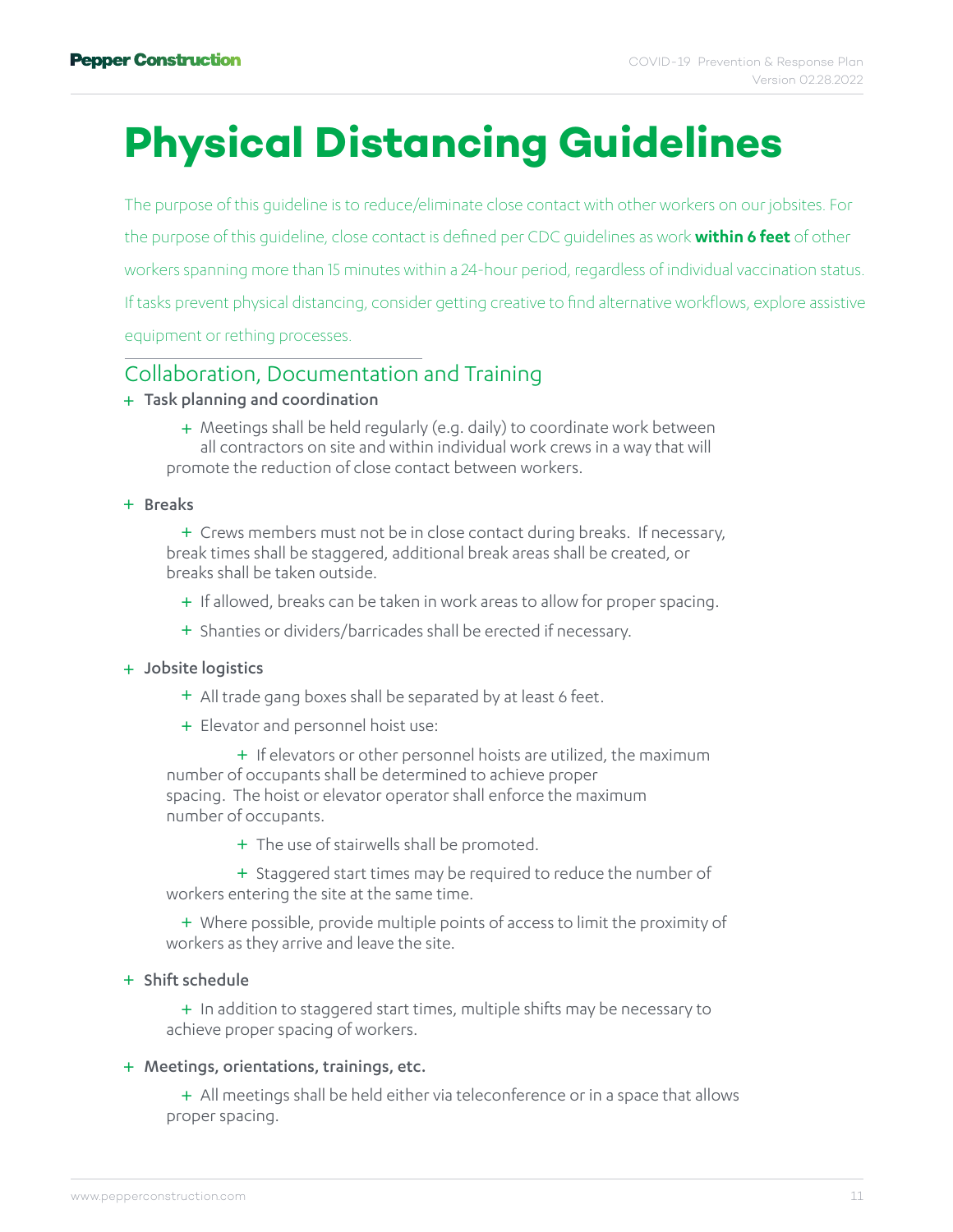#### Communication

+ Postings (signs, posters) shall be placed throughout the project to educate and remind workers about proper spacing.

#### Related Precautions to be Taken

- + Make every effort to NOT share tools. Tools shall be disinfected if shared and at the beginning of each shift.
- + Bottled water only. No shared water coolers allowed until further notice.
- + Continue to follow CDC personal hygiene protocols for hand washing and face touching.

#### Examples of Alternate Task Procedures

- + Installing drywall and other sheet goods
	- + Use equipment to assist with lifting and moving the material.
	- + Have workers at least 6' from each other by holding the ends of the material.
	- Cut materials into smaller, more manageable sizes to allow one worker to + lift and install the material.
- + Moving materials
	- + Use a pallet jack and have one employee pull the handles while the other pushes from the other end.
	- + If large enough, have one worker on each end of the material.
	- + Use equipment to lift and move materials.
- + Installing materials on boom lifts, scissor lifts and/or narrow frame rolling scaffolds, such as Baker or Perry lifts.
	- + Use a second lift or scaffold instead of both workers being on the same piece of equipment.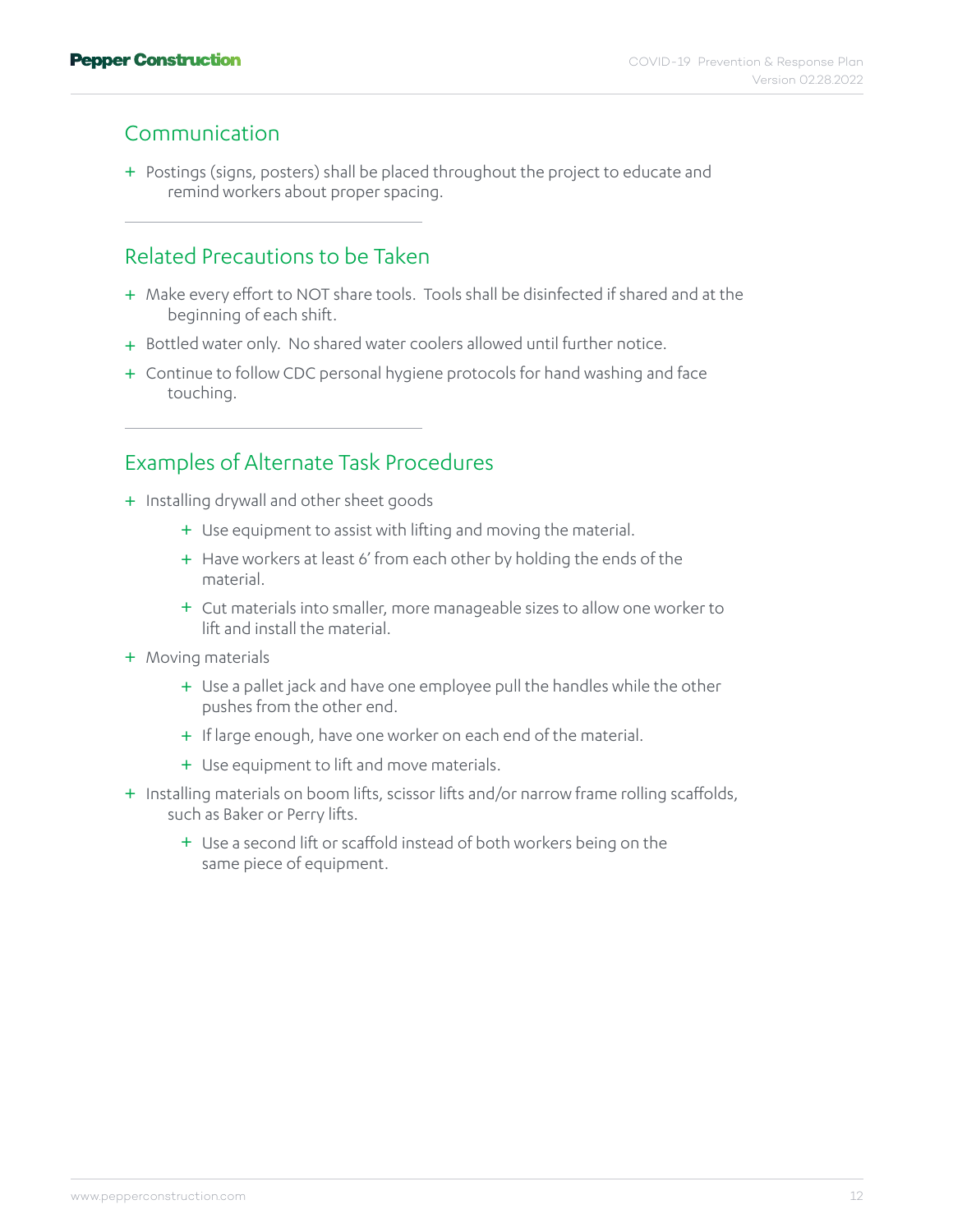### <span id="page-12-0"></span>**Cleaning and Disinfecting Guidelines -use when necessary**

[Courtesy of the CDC](https://www.cdc.gov/coronavirus/2019-ncov/community/disinfecting-building-facility.html)

#### How to Clean and Disinfect// Cleaning

- + Wear disposable gloves to clean and disinfect.
- + Clean surfaces using soap and water, then use disinfectant.
- + Cleaning with soap and water reduces number of germs, dirt and impurities on the surface. Disinfecting kills germs on surfaces.
- + Practice routine cleaning of frequently touched surfaces.
	- + More frequent cleaning and disinfection may be required based on level of use.
	- + High touch surfaces include:

 Tables, doorknobs, light switches, countertops, handles, desks, phones, keyboards, toilets, faucets, sinks, etc.

#### How to Clean and Disinfect // Disinfecting

- + Follow the instructions on the label to ensure safe and effective use of the product.
- + Many products recommend:
	- + Keeping surface wet for a period of time (see product label).
	- Precautions such as wearing gloves and making sure you have good +ventilation during use of the product.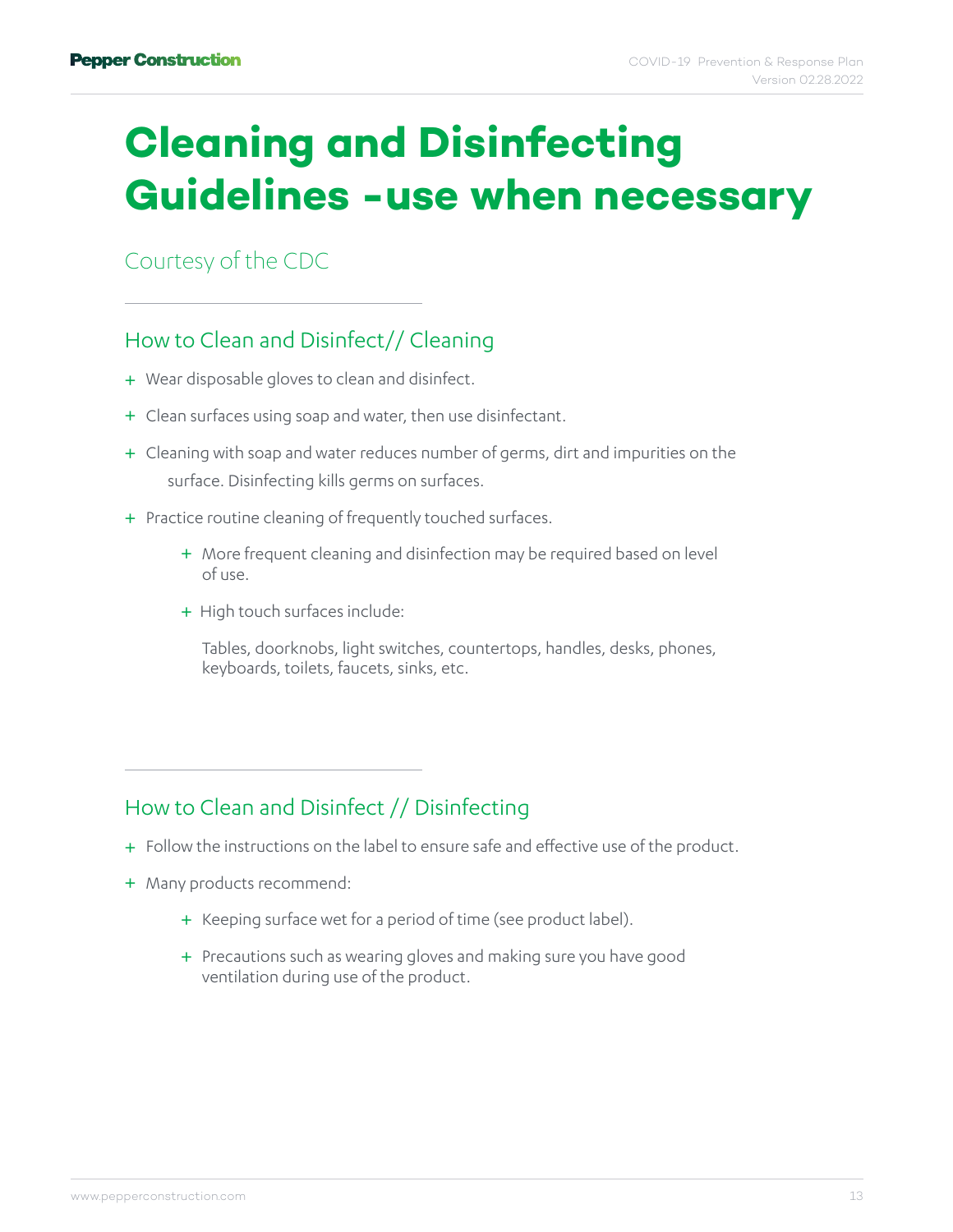#### Always read and follow the directions on the label to ensure safe and effective use.

- + Wear skin protection and consider eye protection for potential splash hazards
- + Ensure adequate ventilation
- + Use no more than the amount recommended on the label
- + Use water at room temperature for dilution (unless stated otherwise on the label)
- + Avoid mixing chemical products
- + Label diluted cleaning solutions
- + Store and use chemicals out of the reach of children and pets
- + You should never eat, drink, breathe or inject these products into your body or apply directly to your skin as they can cause serious harm. Do not wipe or bathe pets with these products or any other products that are not approved for animal use.
- + [See EPA's 6 steps for Safe and Effective Disinfectant Use.](https://www.epa.gov/pesticide-registration/six-steps-safe-effective-disinfectant-use)
- + Diluted household bleach solutions may also be used if appropriate for the surface.
	- + Check the label to see if your bleach is intended for disinfection and has a sodium hypochlorite concentration of 5%–6%. Ensure the product is not past its expiration date. Some bleaches, such as those designed for safe use on colored clothing or for whitening may not be suitable for disinfection.
	- + Unexpired household bleach will be effective against coronaviruses when properly diluted.
	- + Follow manufacturer's instructions for application and proper ventilation. Never mix household bleach with ammonia or any other cleanser.
	- + Leave solution on the surface for at least 1 minute.
	- + To make a bleach solution, mix:

 5 tablespoons (1/3rd cup) bleach per gallon of room temperature water OR

4 teaspoons bleach per quart of room temperature water

- + Bleach solutions will be effective for disinfection up to 24 hours.
- + Alcohol solutions with at least 70% alcohol may also be used.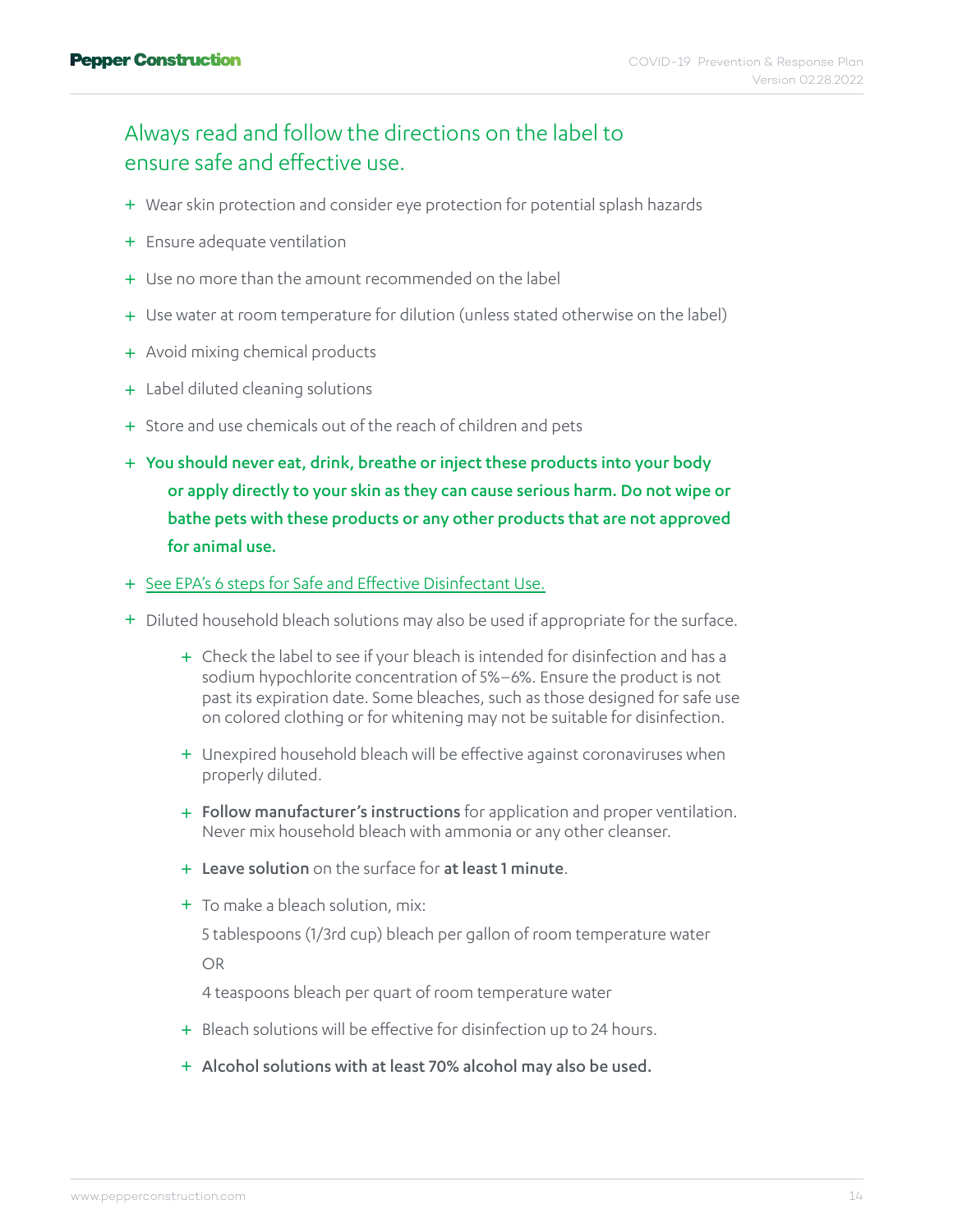#### Soft Surfaces // For soft surfaces such as carpeted floor, rugs, and drapes:

- + Clean the surface using soap and water or with cleaners appropriate for use on these surfaces.
- + Launder items (if possible) according to the manufacturer's instructions. Use the warmest appropriate water setting and dry items completely.

OR

- + Disinfect with an EPA-registered household disinfectant. These disinfectants meet [EPA's criteria for use against COVID-19.](https://www.epa.gov/pesticide-registration/list-n-disinfectants-use-against-sars-cov-2)
- + Vaccuum as usual.

#### Electronics //

#### For electronics, such as tablets, touch screens, keyboards, remote controls, and ATM machines

- Consider putting a wipeable cover on electronics. +
- + Follow manufacturer's instruction for cleaning and disinfecting.
	- + If no guidance, use alcohol-based wipes or sprays containing at least 70% alcohol. Dry surface thoroughly.

#### Laundry // For clothing, towels, linens and other items

- + Launder items according to the manufacturer's instructions. Use the warmest appropriate water setting and dry items completely.
- + Wear disposable gloves when handling dirty laundry from a person who is sick.
- + Dirty laundry from a person who is sick can be washed with other people's items.
- + Do not shake dirty laundry.
- + Clean and disinfect clothes hampers according to guidance above for surfaces.
- + Remove gloves, and wash hands right away.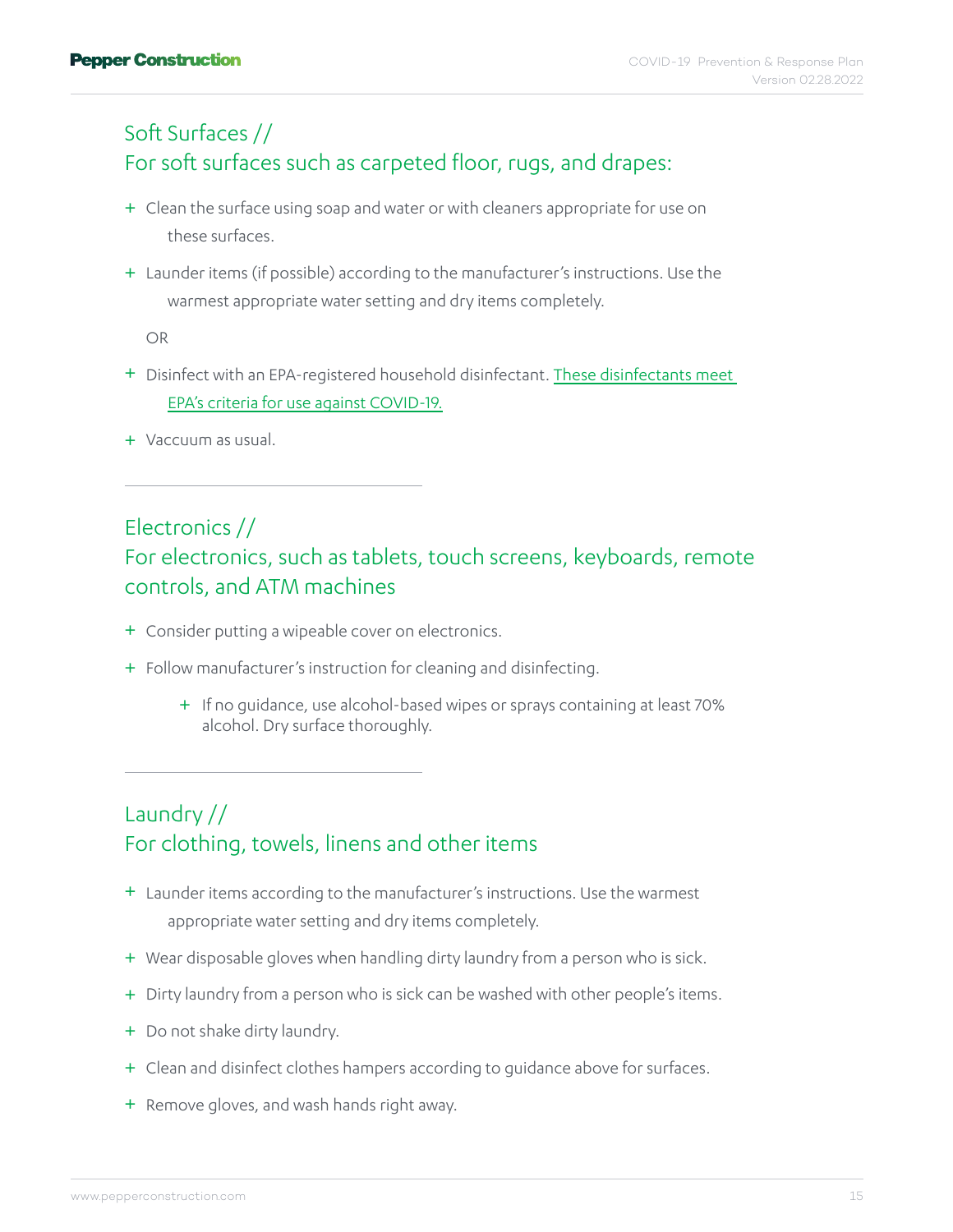#### Cleaning and disinfecting your building or facility if someone is sick

- Close off areas used by the person who is sick. Companies do not necessarily need + to close operations if they can close off affected areas.
- + Open outside doors and windows to increase air circulation in the area.
- + If less than 24 hours have passed since the sick person has been in the space, clean and disinfect all areas used by the person.
- + If more than 24 hours have passed since the sick person has been in the space, cleaning is enough. You may choose to also disinfect depending on condition or everyday practices required by your facility.
- Vaccum the space if needed. Use vacuum equipped with high-efficiency particular + air (HEPA) filter, if available.
	- Do not vacuum a room or space that has people in it. Wait until the room or + space is empty to vacuum, such as at night, for common spaces, or during the day for private rooms.
	- + Consider temporarily turning off room fans and the central HVAC system that services the room or space, so that particles that escape from vacuuming will not circulate throughout the facility.
- Once area has been appropriately cleaned/disinfected, it can be opened for use. +
	- + Workers without close contact with the person who is sick can return to work immediately after disinfection.
- + If more than 3 days have passed since the person who is sick visited or used the facility, additional cleaning and disinfection is not necessary. However, continue routine cleaning practices that businesses and communities normally use to maintain a healthy environment.

#### Cleaning and disinfecting outdoor areas

Outdoor areas, like playgrounds in schools and parks generally require normal +

routine cleaning, but do not require disinfection.

- + Do not spray disinfectant on outdoor playgrounds- it is not an efficient use of supplies and is not proven to reduce risk of COVID-19 to the public.
- + High touch surfaces made of plastic or metal, such as grab bars and railings should be cleaned routinely.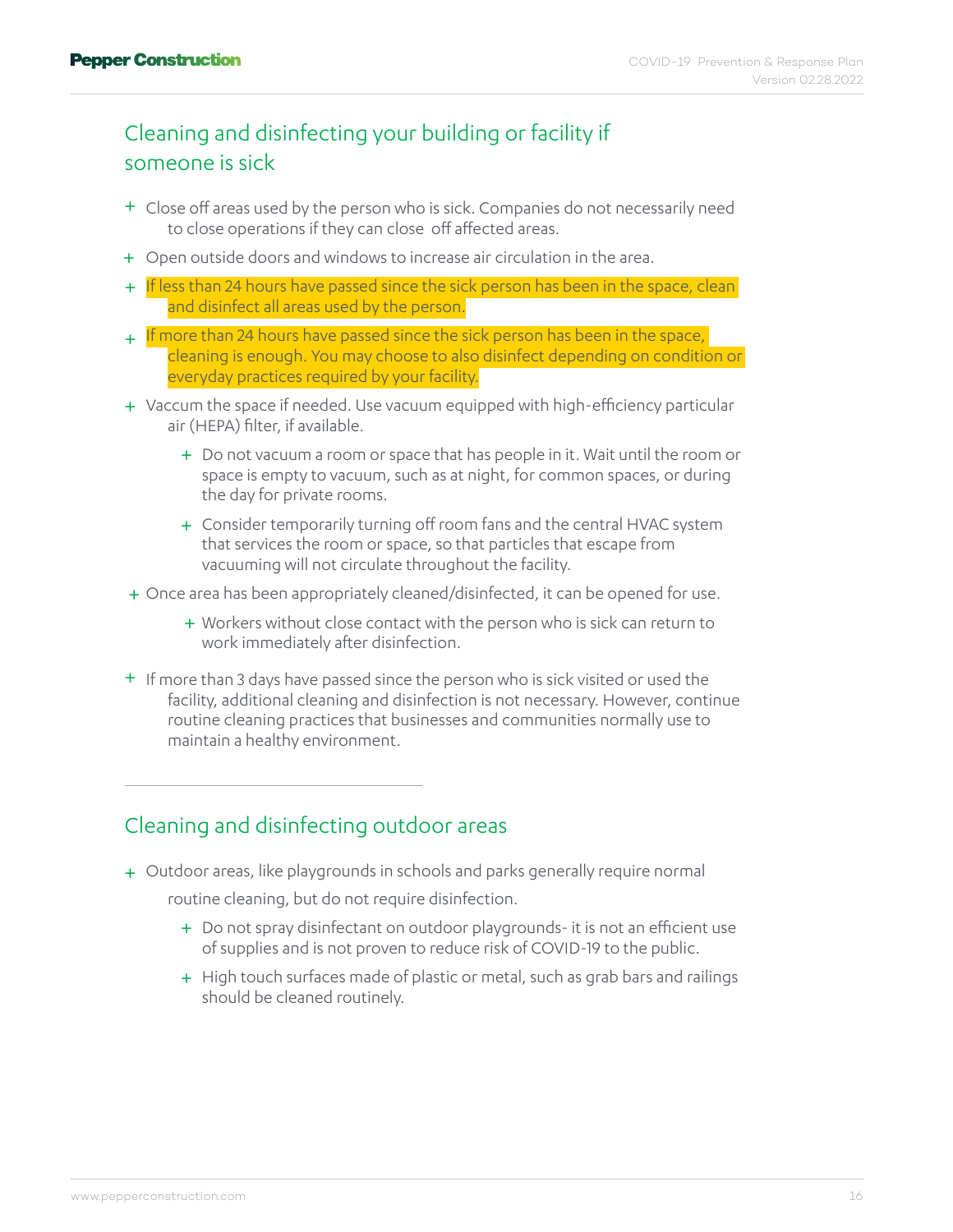#### Cleaning and disinfecting outdoor areas (cont'd)

- + Cleaning and disinfection of wooden surfaces (play structures, benches, tables) or groundcovers (mulch, sand) is not recommended.
- + Sidewalks and roads should not be disinfected.
	- + Spread of COVID-19 from these surfaces is very low and disinfection is not effective.

Outdoor areas, like playgrounds in schools and parks generally require normal

routine cleaning, but do not require disinfection.

- + Do not spray disinfectant on outdoor playgrounds- it is not an efficient use of supplies and is not proven to reduce risk of COVID-19 to the public.
- + High touch surfaces made of plastic or metal, such as grab bars and railings should be cleaned routinely.
- + Cleaning and disinfection of wooden surfaces (play structures, benches, tables) or groundcovers (mulch, sand) is not recommended.
- + Sidewalks and roads should not be disinfected.
	- + Spread of COVID-19 from these surfaces is very low and disinfection is not effective.

#### When Cleaning

- + Regular cleaning staff can clean and disinfect community spaces.
	- + Ensure they are trained on appropriate use of cleaning and disinfection chemicals.
- Wear disposable gloves and gowns for all tasks in the cleaning process, including + handling trash.
	- + Additional personal protective equipment (PPE) might be required based on the cleaning/disinfectant products being used and whether there is a risk of splash.

 Gloves and gowns should be removed carefully to avoid contamination of the wearer and the surrounding area.

- Wash your hands often with soap and water for 20 seconds. +
	- + Always wash immediately after removing gloves and after contact with a person who is sick.
	- + Hand sanitizer: If soap and water are not available and hands are not visibly dirty, an alcohol-based hand sanitizer that contains at least 60% alcohol may be used. However, if hands are visibly dirty, always wash hands with soap and water.
- + Always read and follow the directions on the label to ensure safe and effective use.
	- + Keep hand sanitizers away from fire or flame.For children under six years of age, hand sanitizer should be used with adult supervision.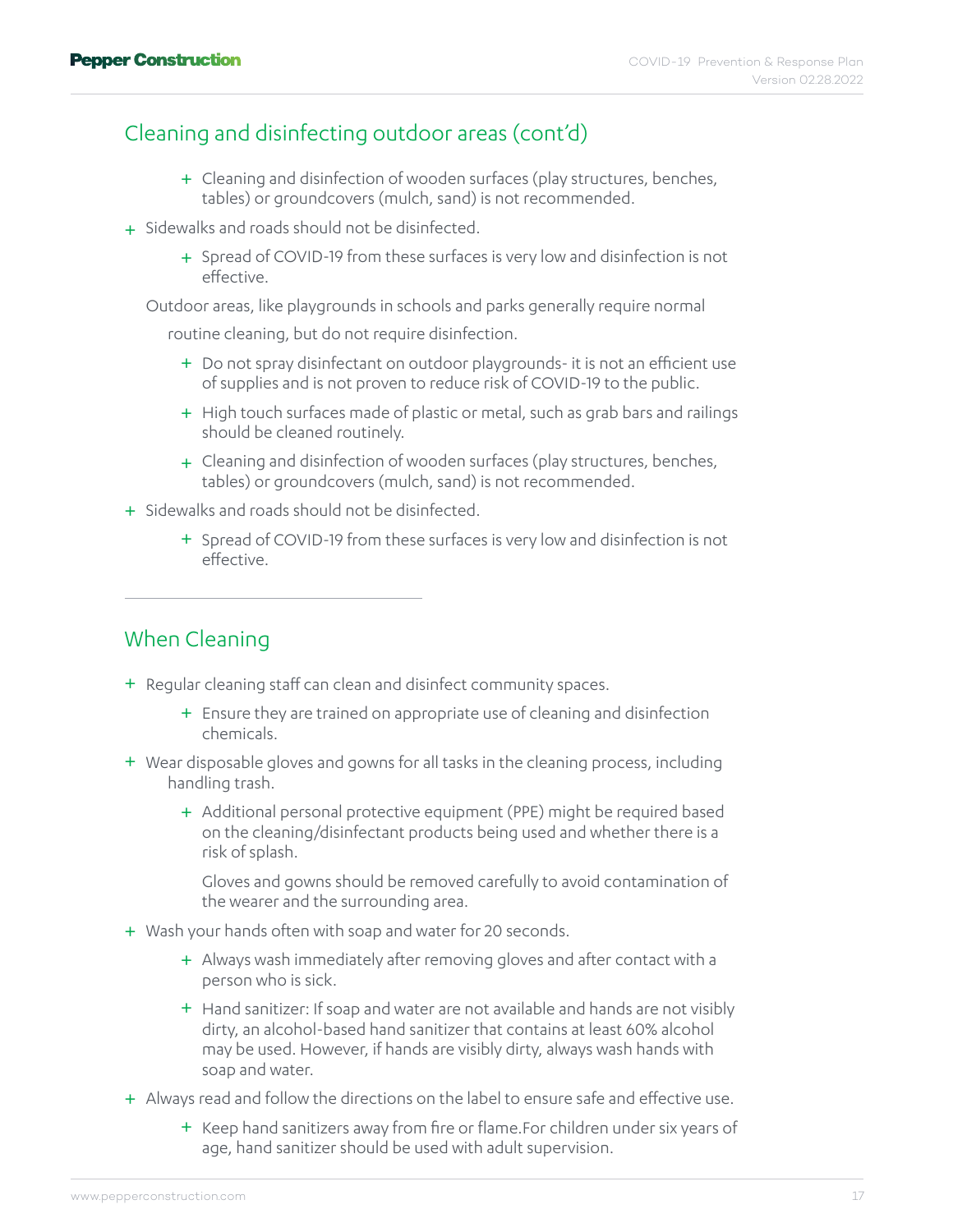#### When Cleaning (cont'd)

+ Always store hand sanitizer out of reach of children and pets. See CDC's [Hand Sanitizer Use Considerations](https://www.cdc.gov/handwashing/hand-sanitizer-use.html)

- + Additional key times to wash hands include:
	- + After blowing one's nose, coughing, or sneezing.
	- + After using the restroom.
	- + Before eating or preparing food.
	- + After contact with animals or pets.
	- + Before and after providing routine care for another person.
- + Content source: National Center for Immunization and Respiratory Diseases [\(NCIRD\), Division of Viral Diseases](https://www.cdc.gov/ncird/index.html)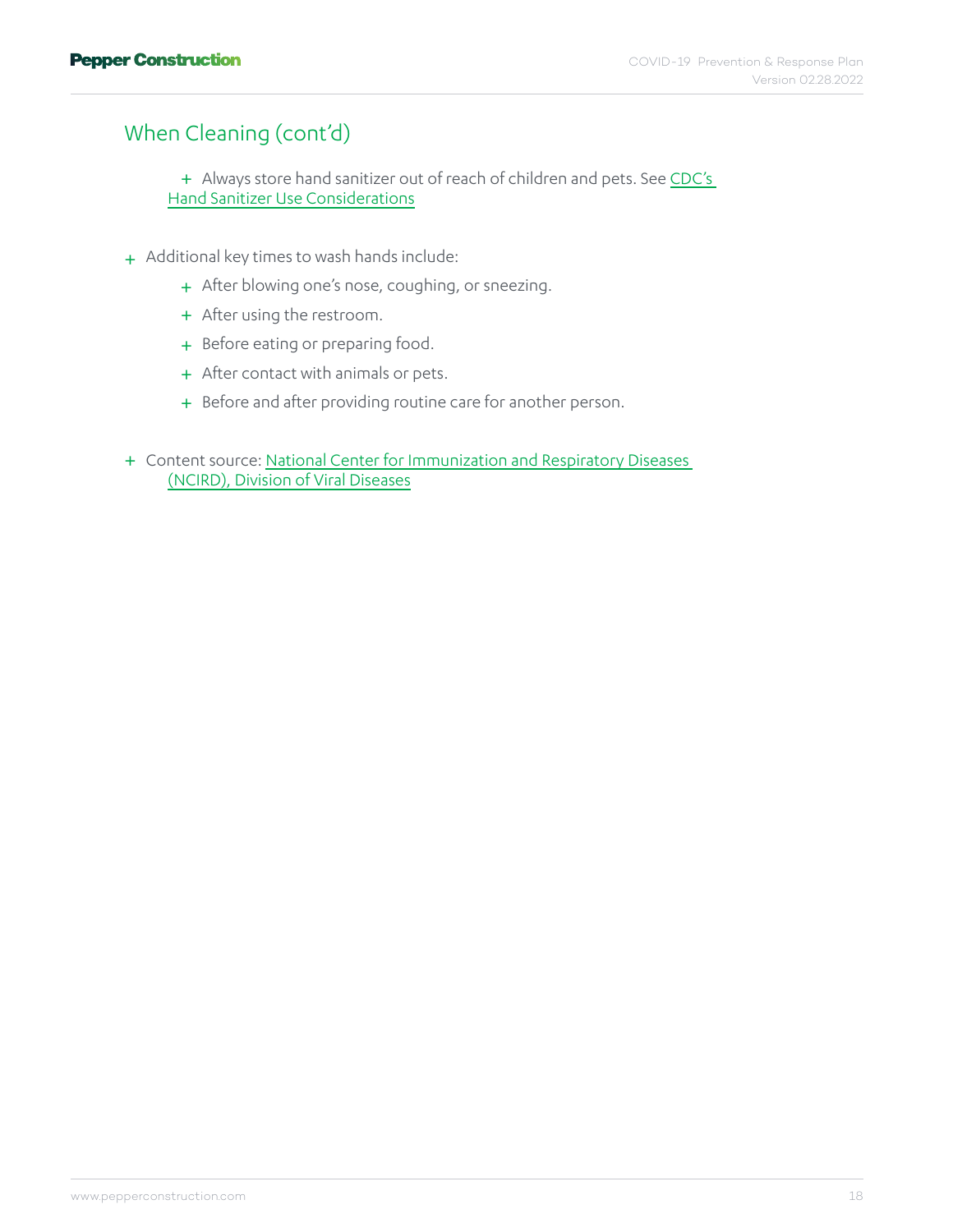### <span id="page-18-0"></span>**Worksite Entry Temperature Guidelines**

As part of Pepper's continued commitment to worker health and safety during the COVID-19 pandemic, we have implemented temperature scanning procedures at selected work sites, at the client's request. Since the presence of a fever is a primary symptom of COVID-19, temperature screening is performed to assess potential infection and minimize the spread of the virus. If requested, we will screen all tradespeople, visitors, suppliers, vendors, Pepper team members and any other person who enters the jobsite that is contractually associated with the project as they arrive for work at the job site first thing in the morning.

#### Communication

- + Prior to beginning this protocol please discuss and receive approval from your Business Unit Leader.
- + Prior to beginning the scanning procedures at each project, the Pepper Project Manager will communicate with Trade Partner Principals to explain the scanning process. Trade Partner Principals shall inform their employees on Pepper sites that screening will be performed and will be required.
- On Site Communication will include the following points: +
	- + Everyone will be required to participate in the screening. No person will be allowed on site without proper screening.
	- + The absence of a fever does not necessarily indicate the person does not have the virus, other symptoms such as a cough or difficulty breathing are also symptoms of COVID-19 and anyone with these symptoms shall stay at home or will be sent home.
	- + Explain the purpose of the screening as explained above.
	- + Explain that everyone's privacy will be protected and records will not be kept.
	- + Explain the screening process so the individual understands what to expect.
	- + Limit morning coffee drinking so not to affect test results.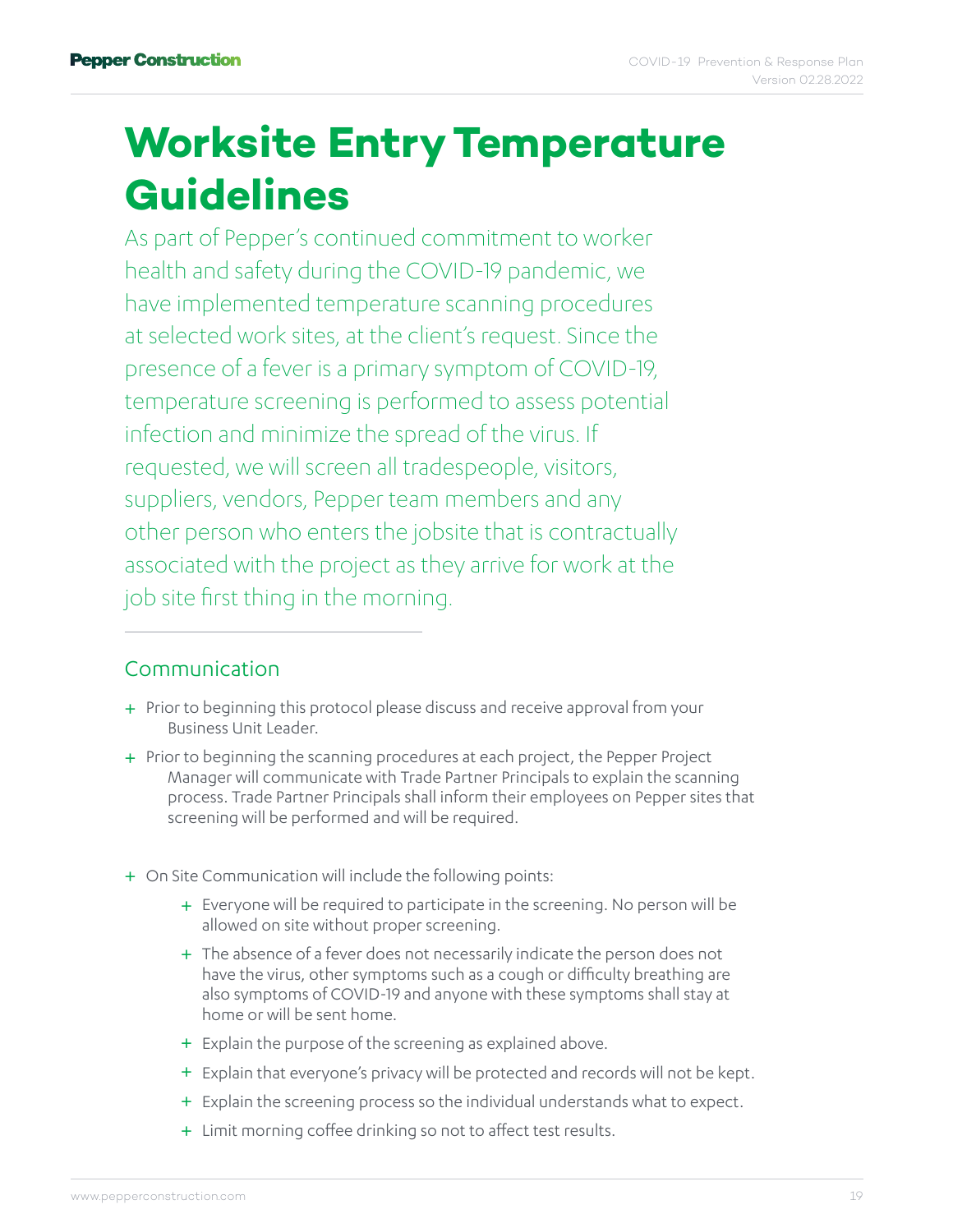#### Communication (cont'd)

- + Signage indicating that body temperature screening is taking place shall be posted at all jobsite entrances.
- + If an individual resists, acknowledge their perspective and remind them that we must to do this to do our part to protect everyone. For example, "I understand your point of view AND I cannot let you on site without taking your temperature. We are a team, and we must do everything we can do to protect each other."

#### Project Logistics

- + Limit access to the site
	- + Jobsite access shall be limited to a single screening points so everyone is screened prior to entering general work areas.
- Social distancing +
	- Choose locations for screening where social distancing can be achieved + (people not standing in line within 6 feet of each other or in an unorganized manner in a "holding room").
	- + Choose locations where the screening can be held in private so other people are unable to see or hear temperature reading results.

#### Documentation

- + Do not record or otherwise keep track of individual temperature results. We can record and document which persons are sent home due to a fever, but such information must be marked and remain confidential and shared only on a need-to-know basis.
- + After all persons have completed the screening they must sign into the job.

#### Screening Options

#### a. 3rd Party Administrator Screening

+ Pepper or the Owner will hire a 3rd party firm to conduct the screening and they will adhere to the Pepper specific protocol. See separate attachment for pre-approved vendors. If the vendor supplies the thermometers, they are responsible to follow the thermometer manual instructions.

#### b. Self-administered Screening

- Daily temperature screenings will be self-administered with guidance from + the Pepper site supervisor. In addition to the steps described in this plan, the following steps will be taken:
- + Regardless of vaccination status, the Pepper supervisor shall maintain a distance of at least 6' from the screening area at all times.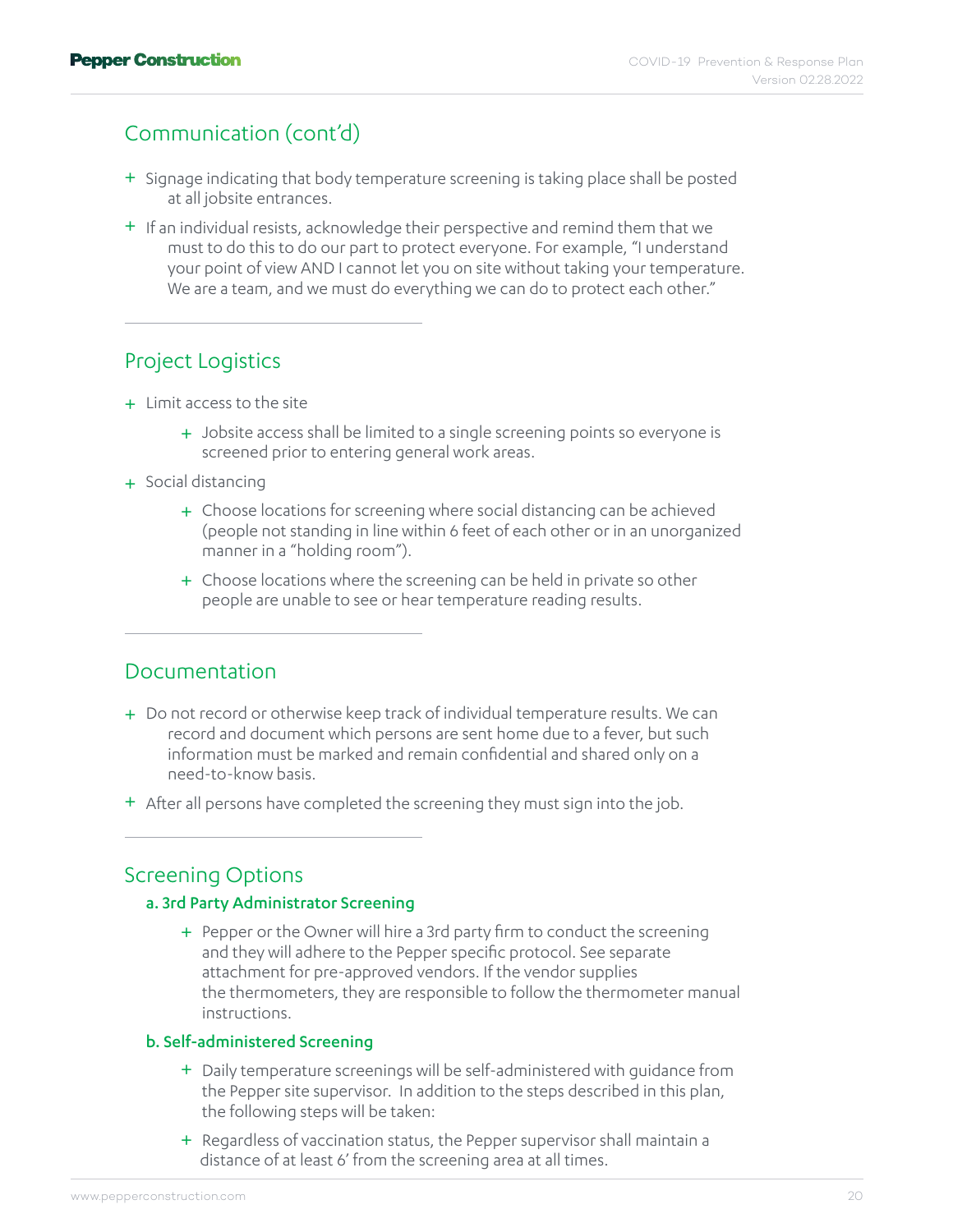#### Screening Options (cont'd)

- + The person administering the self-screen will screen theirself and show the results.
- + The person will then place the thermometer back on the surface they obtained it from.
- + The Pepper supervisor, while wearing latex gloves, will then disinfect the thermometer and, regardless of vaccination status, stand at least 6' from the screening area and allow the next person in line approach the screening area.

#### If Temperature Measuring Device Provided by Pepper

- + The thermometer must be in a room with similar temperature as the room in which the screens will take place for at least 30 minutes prior to using it.
- + Ensure the thermometer is in "body" mode.
- + Ensure the persons forehead is dry and not recently covered by a hat, cap or hardhat.
- + The device must be held within 2" of the person's forehead
- + The thermometer must align with the center of the forehead, above the eyebrows.
- + Wait at least 2 seconds between measurements.
- + To ensure the accuracy of the measurements, wait at least 30 seconds after 5 consecutive measurements.
- + Refer to the user manual for further use and care instructions.

#### Handling Personnel with Fevers (≥ 100.4°F)

- + If a person's result is 100.4°F or above, wait at least 5 seconds and perform the scan again. If the result is again 100.4°F or above, the person must not be allowed on the jobsite.
- + Be discrete. Avoid pulling the person aside or out of line. Discuss the results of temperature scan results only where others cannot see or overhear.
- + The person taking the temperature shall write the person's name and employer on the confidential log, but DO NOT record the temperature.
- + If a person fails the screen, advise them to contact their employer and their healthcare provider.
- + Use a disinfectant wipe to disinfect the device after screening a person with a fever.
- + The superintendent shall notify the Project Director if any persons have failed and the Project Director will contact the persons employer.
- + Anyone who fails the test may not return to a Pepper jobsite until they are feverfree for 72 hours. The person's employer must notify the Project Director in advance of this person returning.

#### Specific Jobsite Logistics

+ Additional project logistics specific to each project location will be attached as a supplement when distributed to the Prime Trade Contractors.